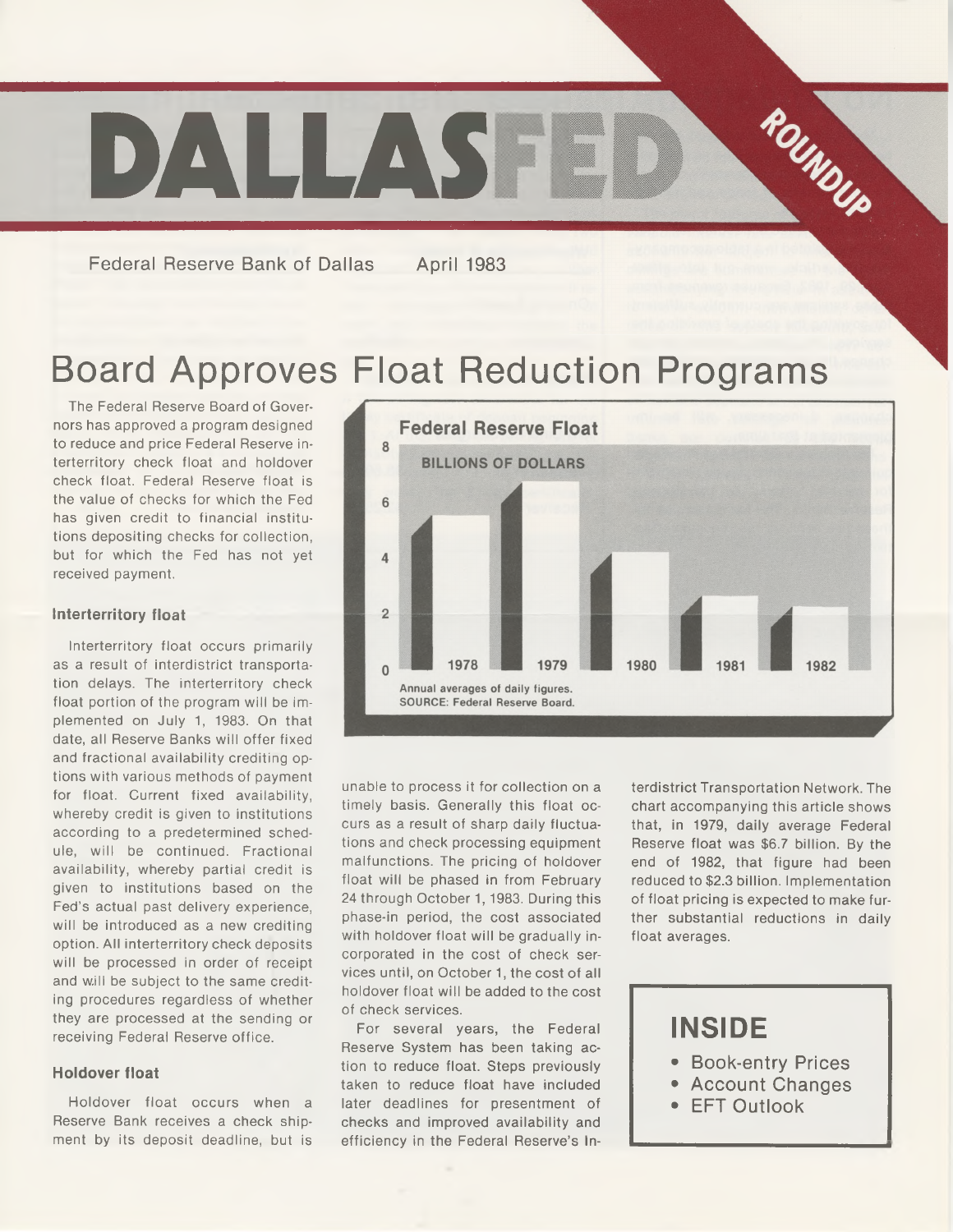# No Change in Transfer, Net Settlement Fees

The Federal Reserve Board has announced that there will be no increase in the fee schedules currently charged for wire transfer of funds and net settlement services.

The current fee schedules for these services, printed in a table accompanying this article, were put into effect April 29, 1982. Because revenues from these services are currently sufficient for covering the costs of providing the services, the Board decided not to change the fee schedules for the year 1983. Changes to these schedules will be re-evaluated again in 1984 and any changes, if necessary, will be implemented at that time.

The Monetary Control Act of 1980 required that fee schedules be developed for services offered by the Federal Reserve Banks. The fee schedules for these two services first became effective January 29, 1981.

| <b>1983 FEE SCHEDULE</b>      |        |                           |        |  |  |  |  |
|-------------------------------|--------|---------------------------|--------|--|--|--|--|
| <b>Wire Transfer of Funds</b> |        | <b>Net Settlement</b>     |        |  |  |  |  |
| <b>On-Line Transfer:</b>      |        |                           |        |  |  |  |  |
| Originator                    | \$0.65 | <b>Settlement Entries</b> | \$1.30 |  |  |  |  |
| Receiver                      | \$0.65 |                           |        |  |  |  |  |
| <b>Off-Line Surcharges:</b>   |        |                           |        |  |  |  |  |
| Originator                    | \$3.50 | Per Settlement            | \$5.00 |  |  |  |  |
| <b>Receiver</b>               | \$2.25 | <b>Telephone Advice</b>   | \$2.25 |  |  |  |  |
|                               |        |                           |        |  |  |  |  |

## **Two Publications Available**

Copies of two publications are currently available from the Dallas Fed. The 1982 Annual Report for the Federal Reserve Bank of Dallas provides financial and operating data for the year as well as background information on Federal Reserve endeavors in the areas of operations, supervision, and monetary policy.



## Prices Announced

A new fee schedule for book-entry Treasury securities will become effective for all Federal Reserve Banks April 28, 1983. The fee schedule has been revised to recover the costs of providing the services and to add a monthly fee for each issue held in an account. Prior experience has shown that the costs of maintaining a book-entry account are directly related to the number of issues held in that account. For example, accounts with a large number of issues are more costly to maintain than accounts with only a few issues. Addition of a per-issue fee will more accurately reflect the costs of maintaining a multiple issue account.

The transaction fee for on-line origination has been increased from \$2 to \$3 per transfer at all Federal Reserve Banks except New York. Fees for offline originations and receipts at all Feds are now priced at \$10 per transfer. The account maintenance fee has been established at \$15 per account per month, with a  $50¢$  charge per month for each issue in an account.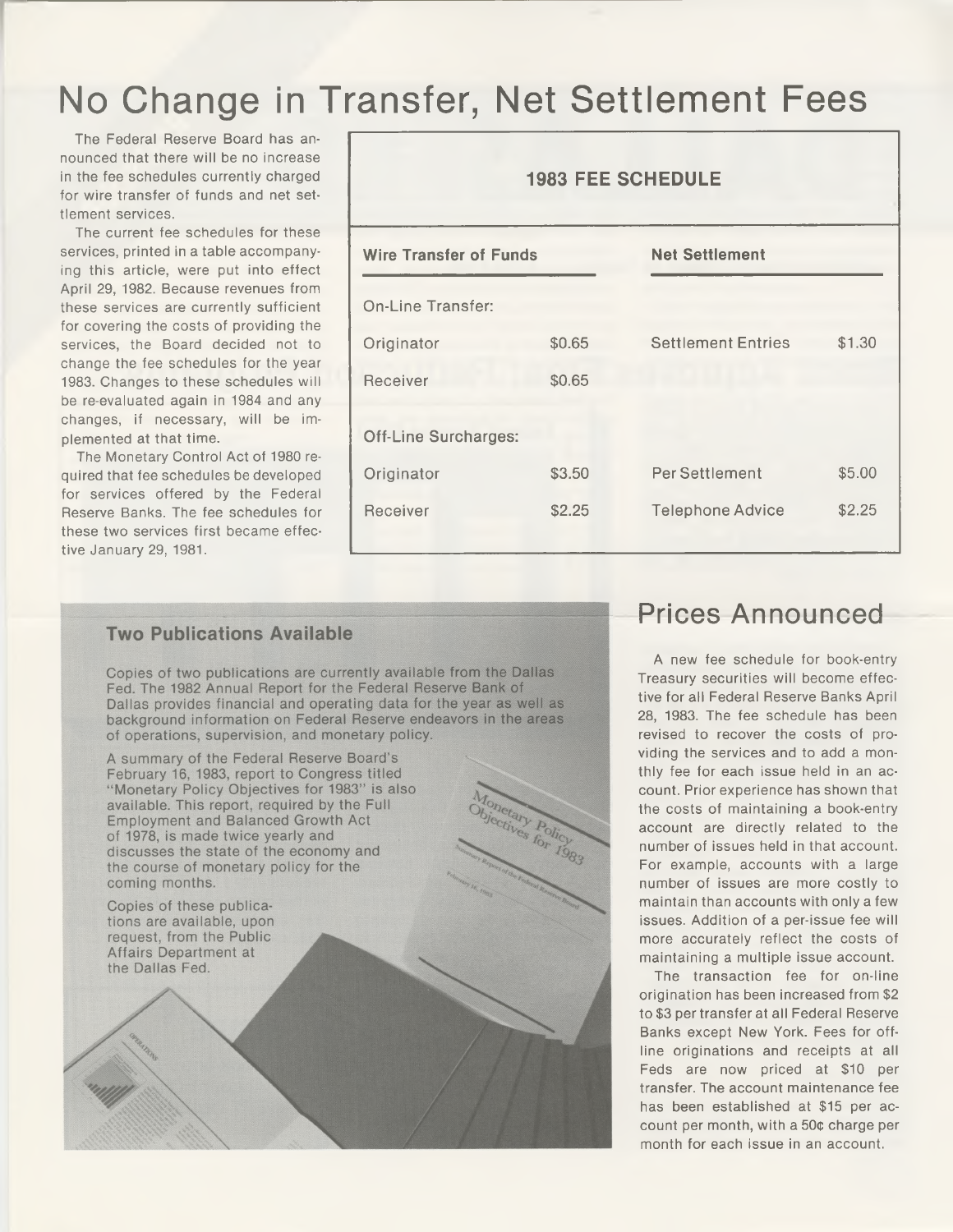# Deposit Accounts to Change in April, May

Several modifications to existing time deposit instruments offered by commercial banks and savings and loan associations will take effect during April and May as part of an overall interest rate deregulation plan announced last year by the Depository Institutions Deregulation Committee (DIDC). The committee decided in its March 1 meeting that the plan should be implemented as originally announced March 22, 1982.

According to the plan, on April 1, 1983, the term to maturity for the 31/2-year or longer ceilingless time deposit will be reduced to 21/z years or longer. Other characteristics of this time deposit category will remain the same. Also on April 1, the term to maturity for the 21/z-year to less than

31/2-year "Small Saver" certificate will be reduced to  $1\frac{1}{2}$  years to less than  $2\frac{1}{2}$  years. The interest rate ceiling for these certificates will be indexed to the 1 Vz-year yield on Treasury securities announced by the Treasury every two weeks instead of the 21/2-year yield which was used previously. Other characteristics of the accounts will remain unchanged, including the 25 basis point differential between the rate banks and savings and loans may pay.

The DIDC's plan calls for elimination of the ceiling rate differential for the 91-day certificate of deposit beginning May 1. At that time, the ceiling rate for all institutions will be indexed to the 91-day Treasury bill rate announced every week. The 91-day certificates were first authorized by the DIDC May 1,1982, with the stipulation that the interest rate differential remain in effect for a one-year period only.

The major features of accounts with variable interest rate ceilings and of accounts not subject to interest rate ceilings are summarized in the table accompanying this article. In addition to these account instruments, other types of time deposit accounts, savings accounts, and regular NOW accounts are subject to fixed interest rate ceilings. The payment of interest on demand deposits is not allowed. All interest rate ceilings for member banks are outlined by the Fed's Regulation Q and in similar regulations of other agencies for other types of institutions.

## **MAJOR CHARACTERISTICS OF DEPOSIT INSTRUMENTS**

**Deposit Accounts Subject to Variable Ceiling Rates**

|                                | 91-day Certificate                | 6-month Money Market Certificate<br>182-day T-bill rate or 4-week average,<br>whichever is greater<br>Index rate plus .25 or 7.75%,<br>whichever is greater |                     | $1\frac{1}{2}$ -year to less than<br>21/2-year Small Saver<br>Certificate |
|--------------------------------|-----------------------------------|-------------------------------------------------------------------------------------------------------------------------------------------------------------|---------------------|---------------------------------------------------------------------------|
| Index rate                     | 91-day T-bill rate                |                                                                                                                                                             |                     | 11/ <sub>2</sub> -year yield on<br>Treasury securities                    |
| <b>Commercial bank ceiling</b> | Index rate<br>(after May 1, 1983) |                                                                                                                                                             |                     | Index rate minus .25 or<br>9.25%, whichever is greater                    |
| <b>Thrift ceiling</b>          | Index rate                        | Index rate:                                                                                                                                                 | Ceiling:            | Index rate or $9.50\%$ .                                                  |
|                                |                                   | 7.25% or below                                                                                                                                              | 7.75%               | whichever is greater                                                      |
|                                |                                   | Above 7.25%, but below 8.5%                                                                                                                                 | Index rate plus .5  |                                                                           |
|                                |                                   | 8.5% or above, but below 8.75%                                                                                                                              | $9.00\%$            |                                                                           |
|                                |                                   | $8.75\%$ or above                                                                                                                                           | Index rate plus .25 |                                                                           |
| How often changed              | Every week<br>Every week          |                                                                                                                                                             | Every two weeks     |                                                                           |
| Minimum denomination           | \$2,500                           | \$2,500                                                                                                                                                     |                     | None                                                                      |
| Early withdrawal penalty       | Loss of earned interest           | Loss of three month's interest                                                                                                                              |                     | Loss of six month's interest                                              |
| <b>Compounding allowed</b>     | <b>No</b>                         | <b>No</b>                                                                                                                                                   |                     | Yes                                                                       |
| Negotiability allowed          | Yes                               | No                                                                                                                                                          |                     | <b>No</b>                                                                 |
| <b>Transactions allowed</b>    | <b>No</b>                         | <b>No</b>                                                                                                                                                   |                     | <b>No</b>                                                                 |

## **Deposit Accounts Not Subject to Interest Rate Ceilings**

|                              | "Super NOW" Account | <b>Money Market</b><br><b>Deposit Account</b>                     | $7-31$ day<br><b>Deposit Account</b> | $2\frac{1}{2}$ -year or longer<br><b>Time Deposit</b> |
|------------------------------|---------------------|-------------------------------------------------------------------|--------------------------------------|-------------------------------------------------------|
| Minimum denomination         | \$2,500             | \$2,500                                                           | \$2,500                              | None, but a \$500<br>denomination required            |
| Early withdrawal penalty     | N/A                 | <b>N/A</b>                                                        | Yes                                  | Loss of six month's interest                          |
| Compounding allowed          | <b>N/A</b>          | N/A                                                               | Yes                                  | Yes                                                   |
| <b>Negotiability allowed</b> | N/A                 | N/A                                                               | No                                   | Yes                                                   |
| <b>Transactions allowed</b>  | <b>Unlimited</b>    | 6 preauthorized per<br>month, no more than<br>3 by check or draft | No                                   | <b>No</b>                                             |